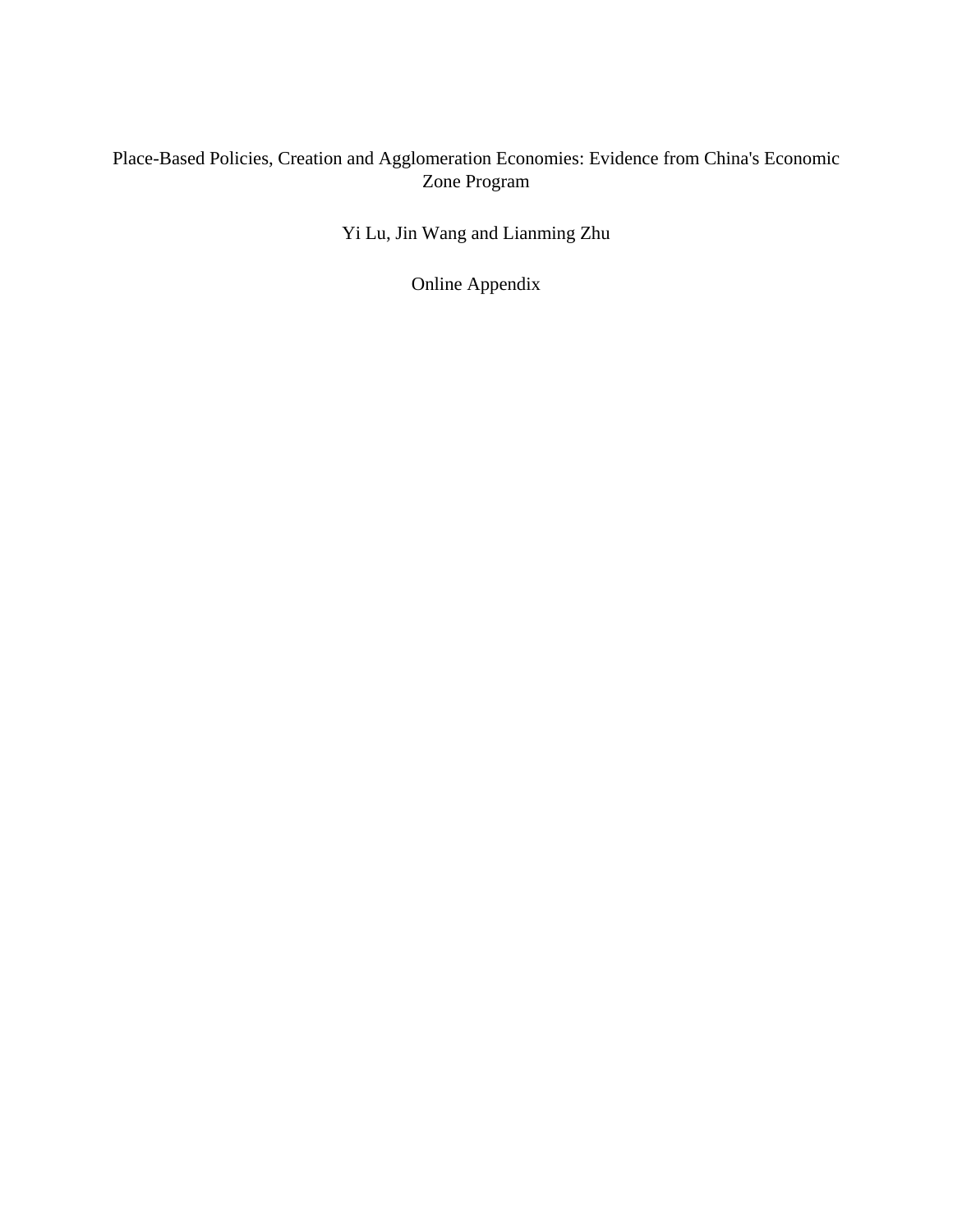

## Figure A1 Searching for a Detailed Address with Google Maps

*Notes:* To obtain coordinates for firms that report detailed Chinese addresses, the address (for example, "157 Nandan Road, Xuhui District, Shanghai, China") is searched in Google Maps to get a red marker showing the specific location of the address. Once that location is confirmed, the latitude and longitude of the address are read from the map.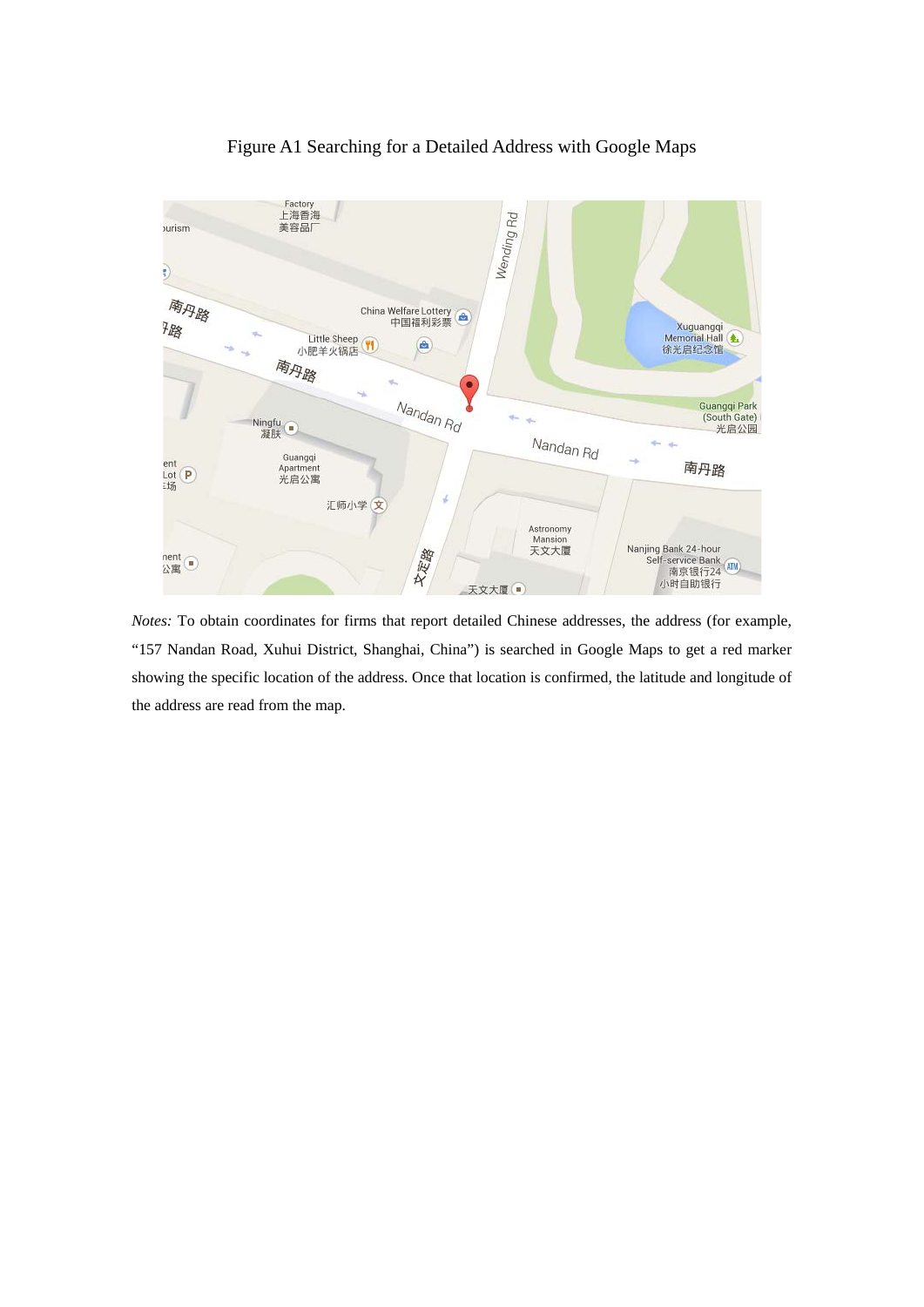### Figure A2 Searching for Villages and Communities with Google Maps



*Notes:* To obtain the coordinates for villages and communities, the name of the village or community is entered followed by the name of the town, city, and province to which the village or community belongs (for example, "Liunan Village, Liuhe Town, Taicang City, Suzhou, Jiangsu Province, China"). The specific location is then denoted by a red marker. Once that location has been confirmed, the latitude and longitude of the village or community are read from the map.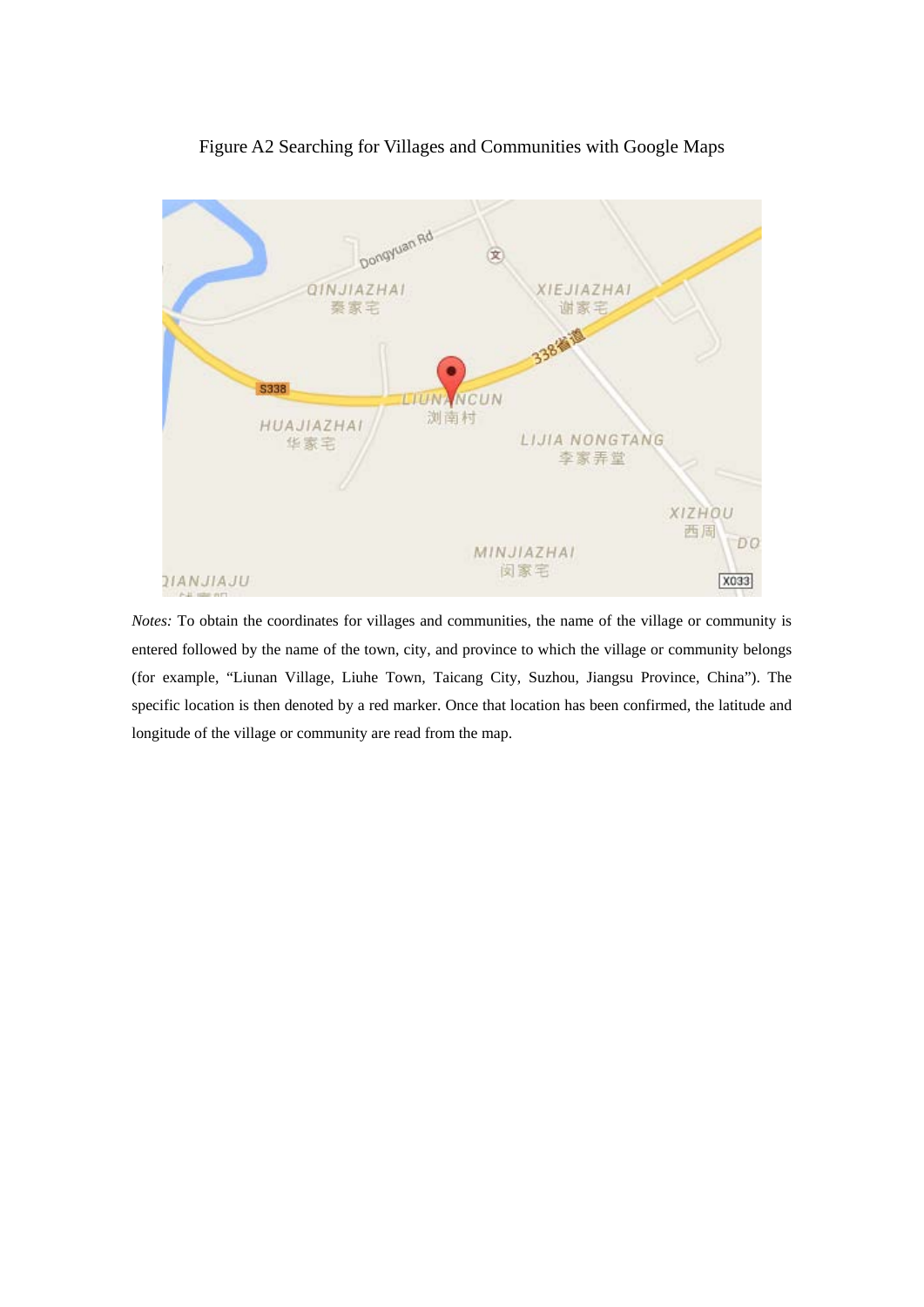

Figure A3 Firms Near a Zone Boundary

*Notes*: If a firm (firm A) is located outside the zone and within 1,000 meters, and there is another firm (firm B) located inside the zone, firm A is designated as located within 1,000 meters of the zone boundary. If a firm (firm C) is located inside the zone and within 1,000 meters, and there is another firm (firm D) located outside the zone, firm C is designated as located within 1,000 meters of the zone boundary.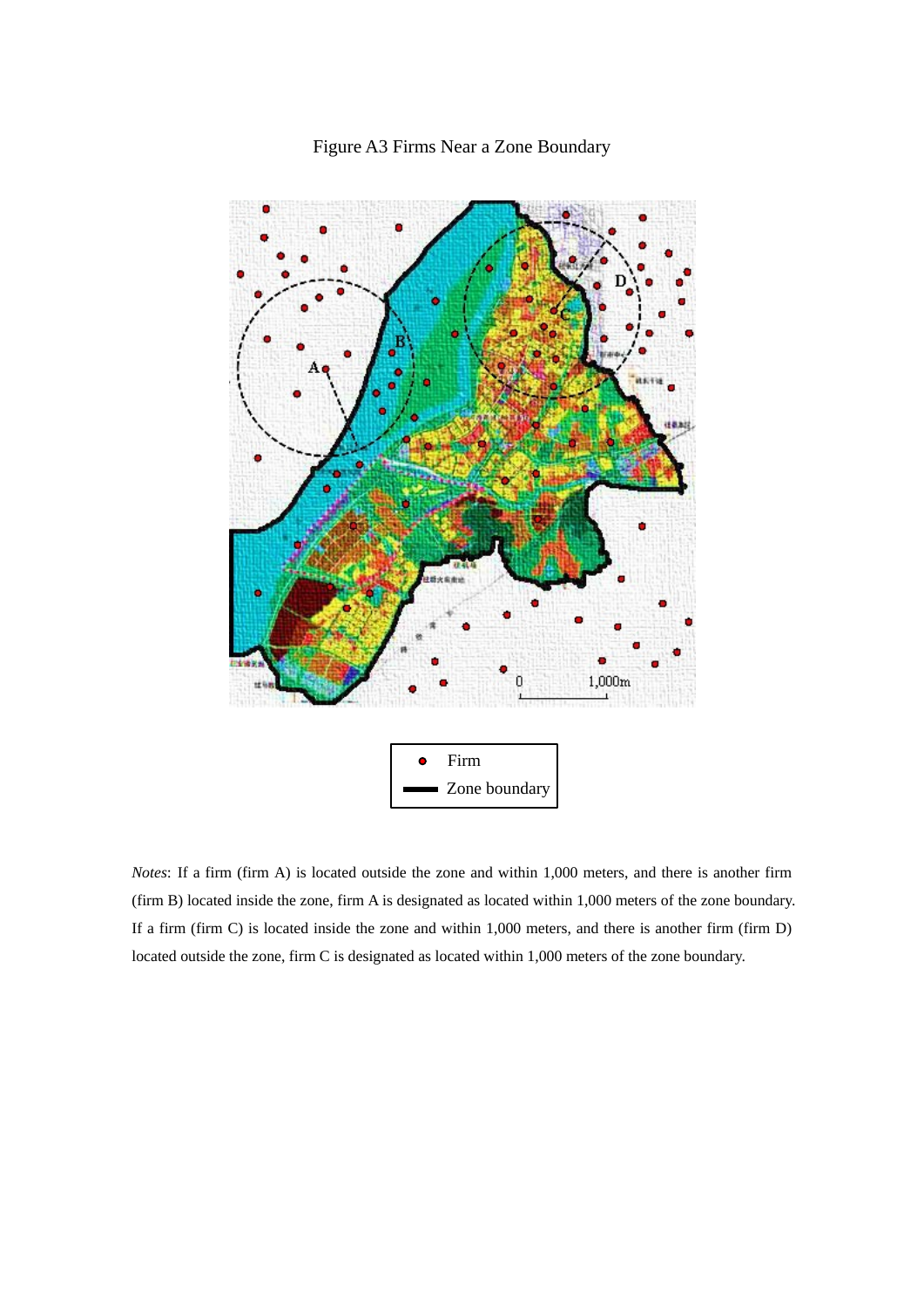



*Notes*: In this analysis, we step-wisely exclude from the control group, the non-SEZ villages within the 2km of the SEZ villages, those within the 4km of the SEZ villages, continuing to the exclusion of those within the 20km of SEZ villages. The benchmark estimate is plotted in the horizontal line labeled as 0 without exclusion of any control SEZ villages. The estimates labeled from 1, 2, 3,…, 10 indicate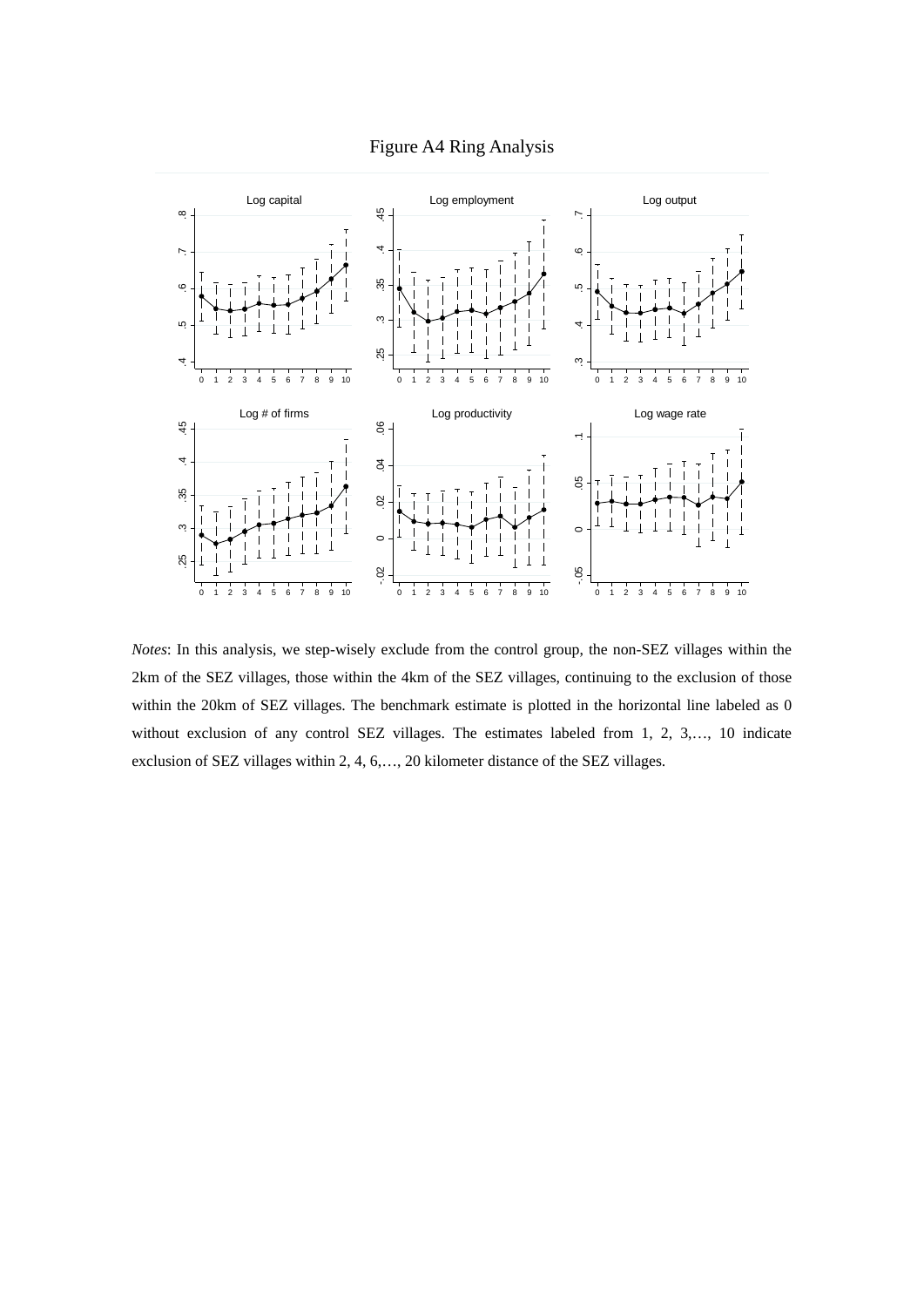

Figure A5 Ring Analysis: An Alternative Model Specification

*Notes*: In this analysis, we provide an alternative spillover estimates using equation (4). The treatment effect on the SEZ village is plotted in the horizontal line labeled as 0. The estimates labeled from 1, 2, 3,..., 10 indicate the spillover externality effect on the nearby  $1<sup>st</sup>$ ,  $2<sup>nd</sup>$ ,  $3<sup>rd</sup>$ ,...10<sup>th</sup> ring between 0 and 2, 2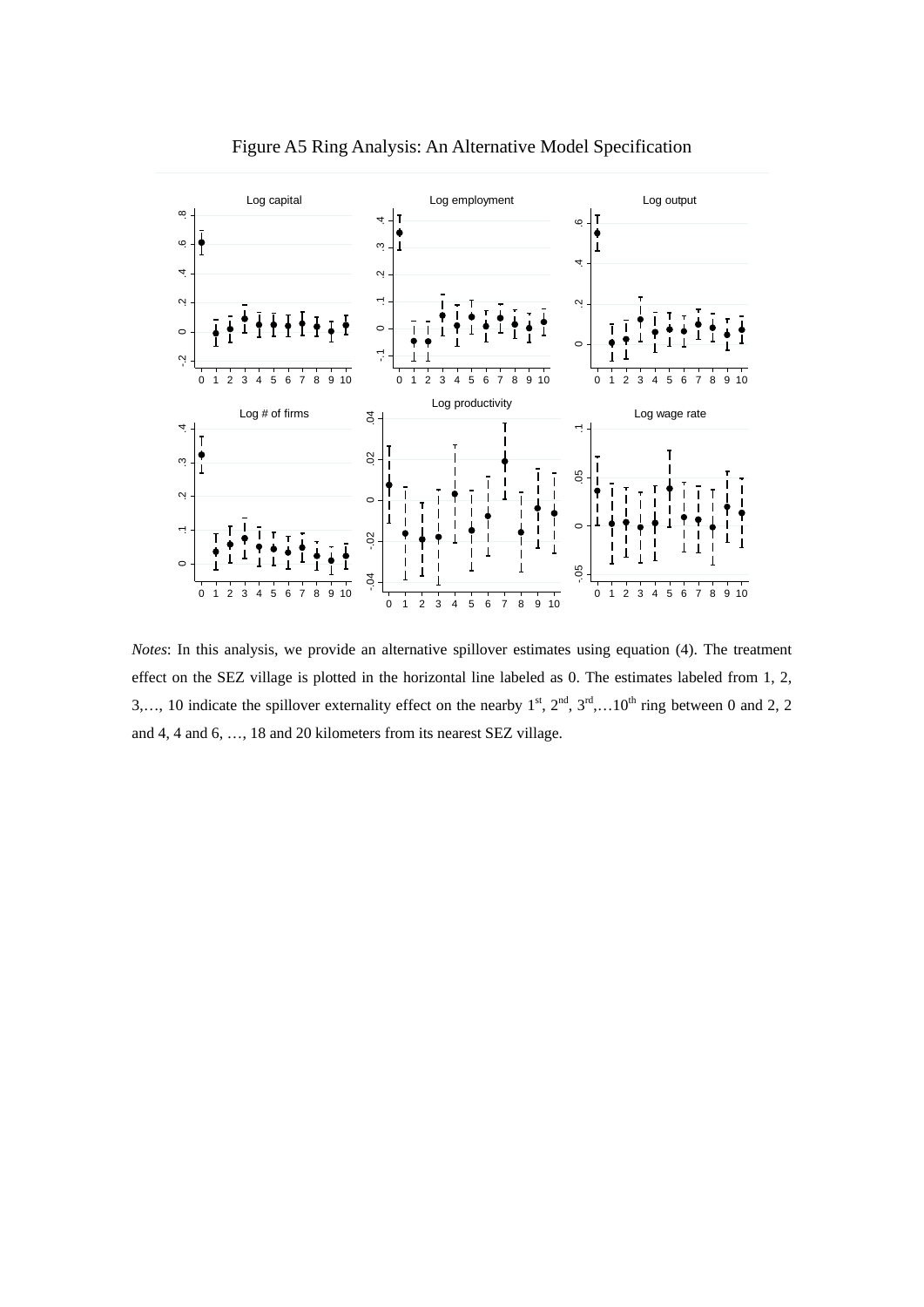| Table A1 Comparison between the Census and ASIF Data |  |  |  |
|------------------------------------------------------|--|--|--|
|------------------------------------------------------|--|--|--|

|                    | <b>Economic Census</b> |       |     |       | Annual Survey of Industrial Firms |         |       |         |
|--------------------|------------------------|-------|-----|-------|-----------------------------------|---------|-------|---------|
|                    | Obs.                   | Mean  | p10 | p90   | Obs.                              | Mean    | p10   | p90     |
|                    | (1)                    | (2)   | (3) | (4)   | (5)                               | (6)     | (7)   | (8)     |
| Panel A. Year 2004 |                        |       |     |       |                                   |         |       |         |
| Capital            | 1,321,026              | 14091 | 120 | 13800 | 256,999                           | 62,093  | 2,731 | 89,541  |
| Employment         | 1,321,026              | 64    | 4   | 118   | 256,999                           | 221     | 25    | 426     |
| Output             | 1,321,026              | 14692 | 21  | 14607 | 256,999                           | 68,451  | 5,424 | 95,593  |
| Panel B. Year 2008 |                        |       |     |       |                                   |         |       |         |
| Capital            | 1,788,227              | 20558 | 303 | 20265 | 382,842                           | 80,805  | 3,575 | 107,615 |
| Employment         | 1,822,419              | 58    | 4   | 100   | 382,838                           | 194     | 25    | 350     |
| Output             | 1,738,045              | 27578 | 360 | 30765 | 383,779                           | 111,150 | 6,340 | 160,229 |

Note: p10 and p90 denote the 10th and 90th percentiles. Sources: Economic Census and Anual Survey of Industrial Firms for 2004 and 2008.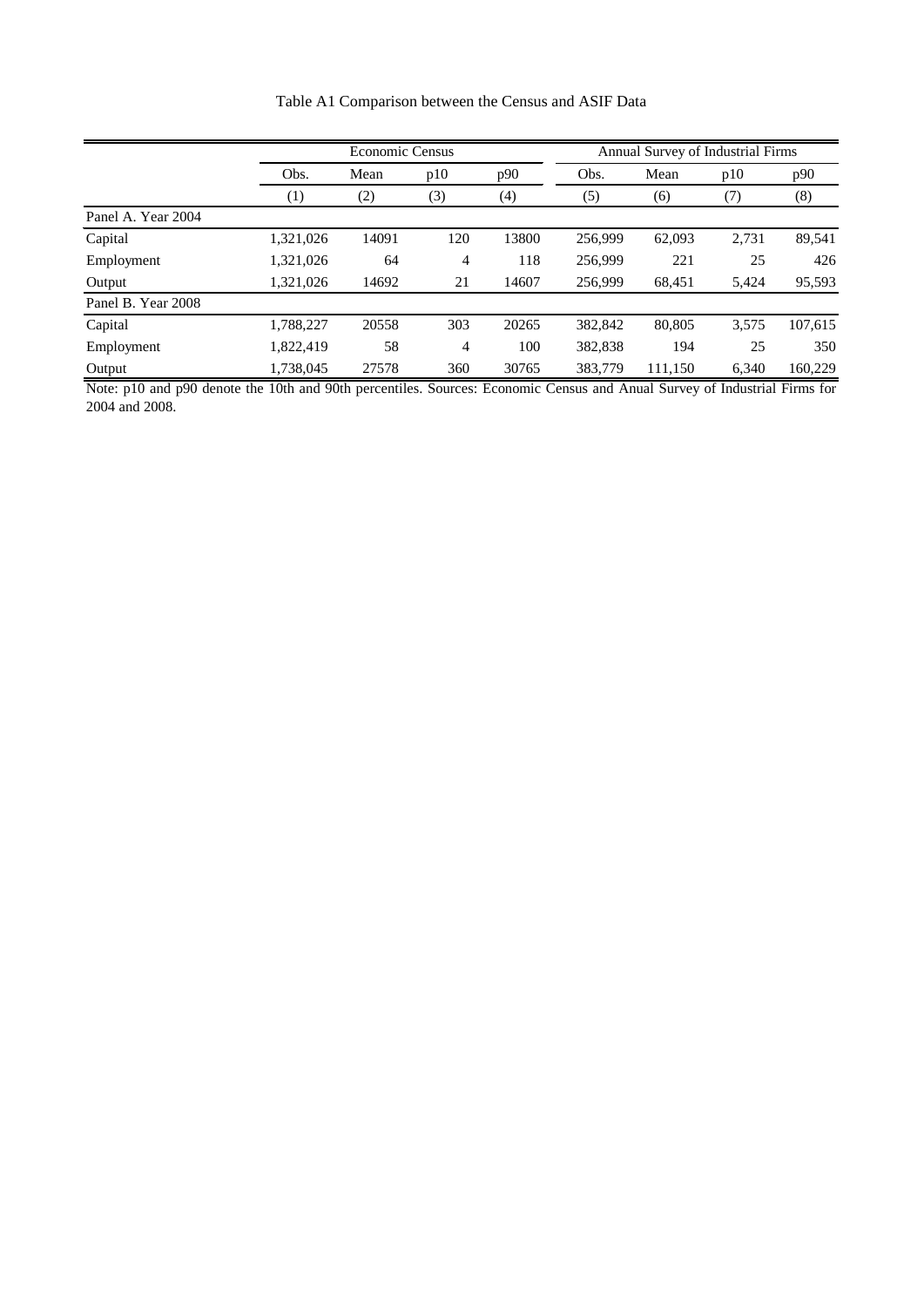|                         | (1)         | (2)            | (3)        | (4)            |
|-------------------------|-------------|----------------|------------|----------------|
| Dependent variable      | Log capital | Log employment | Log output | Log # of firms |
| SEZ*post2006            | 0.294       | 0.223          | 0.261      | 0.195          |
|                         | (0.035)     | (0.031)        | (0.038)    | (0.021)        |
| Covariates*year dummies | Yes         | Yes            | Yes        | Yes            |
| Village FEs             | Yes         | Yes            | Yes        | Yes            |
| County-year FEs         | Yes         | Yes            | Yes        | Yes            |
| Number of clusters      | 406         | 406            | 406        | 406            |
| <b>Observations</b>     | 56,772      | 56,772         | 56,772     | 56,772         |

Table A2 Village-Level Analysis (ASIF Data from 2004-2008)

Note: All observations are at the village-year level. ASIF data from 2004 to 2008 are used. Covariates include village-level characteristics listed in Panel A, Table 2. The standard errors are clustered at the county level. All regressions control for village fixed effects and county-year fixed effects.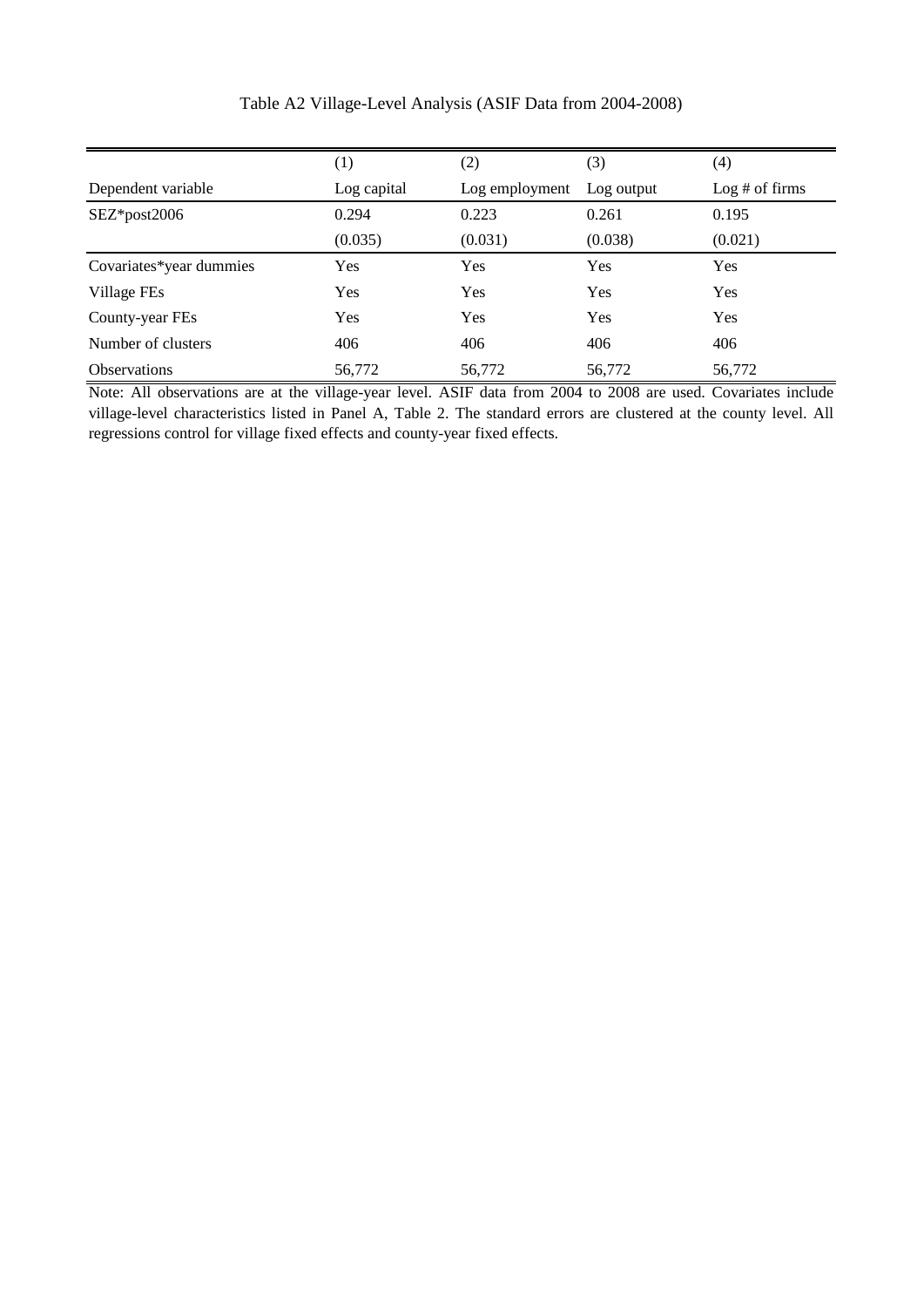(1)  $(2)$   $(3)$   $(4)$   $(5)$   $(6)$ Dependent variable Log capital Log employment Log output Log # of firms Log productivity Log wage rate SEZ\*year2005 0.011 0.055 0.057 0.025 −0.001 0.016  $(0.027)$   $(0.027)$   $(0.033)$   $(0.017)$   $(0.007)$   $(0.014)$ SEZ\*year2006 0.170 0.150 0.184 0.107 0.015 0.023  $(0.037)$   $(0.035)$   $(0.041)$   $(0.023)$   $(0.009)$   $(0.017)$ SEZ\*year2007 0.296 0.239 0.294 0.196 0.014 0.039  $(0.045)$   $(0.039)$   $(0.048)$   $(0.027)$   $(0.010)$   $(0.018)$ SEZ\*year2008 0.489 0.415 0.442 0.367 0.054  $(0.065)$   $(0.058)$   $(0.067)$   $(0.037)$   $(0.021)$ Covariates\*year dummies Yes Yes Yes Yes Yes Yes Village FEs Yes Yes Yes Yes Yes Yes County-year FEs Yes Yes Yes Yes Yes Yes Number of clusters 406 406 406 406 405 406 Observations 56,772 56,772 56,772 56,772 56,772 43,830 56,600

Table A3 Testing for Pretrends: Village-Level Analysis

Note: In columns 1-4 and 6, ASIF data from 2004 to 2008 are used for the analysis. In column 5, ASIF data from 2004 to 2007 are used. Covariates include village-level characteristics listed in Panel A of Table 2. The standard errors are reported in parentheses, clustered by county. All regressions control for village fixed effects and county-year fixed effects.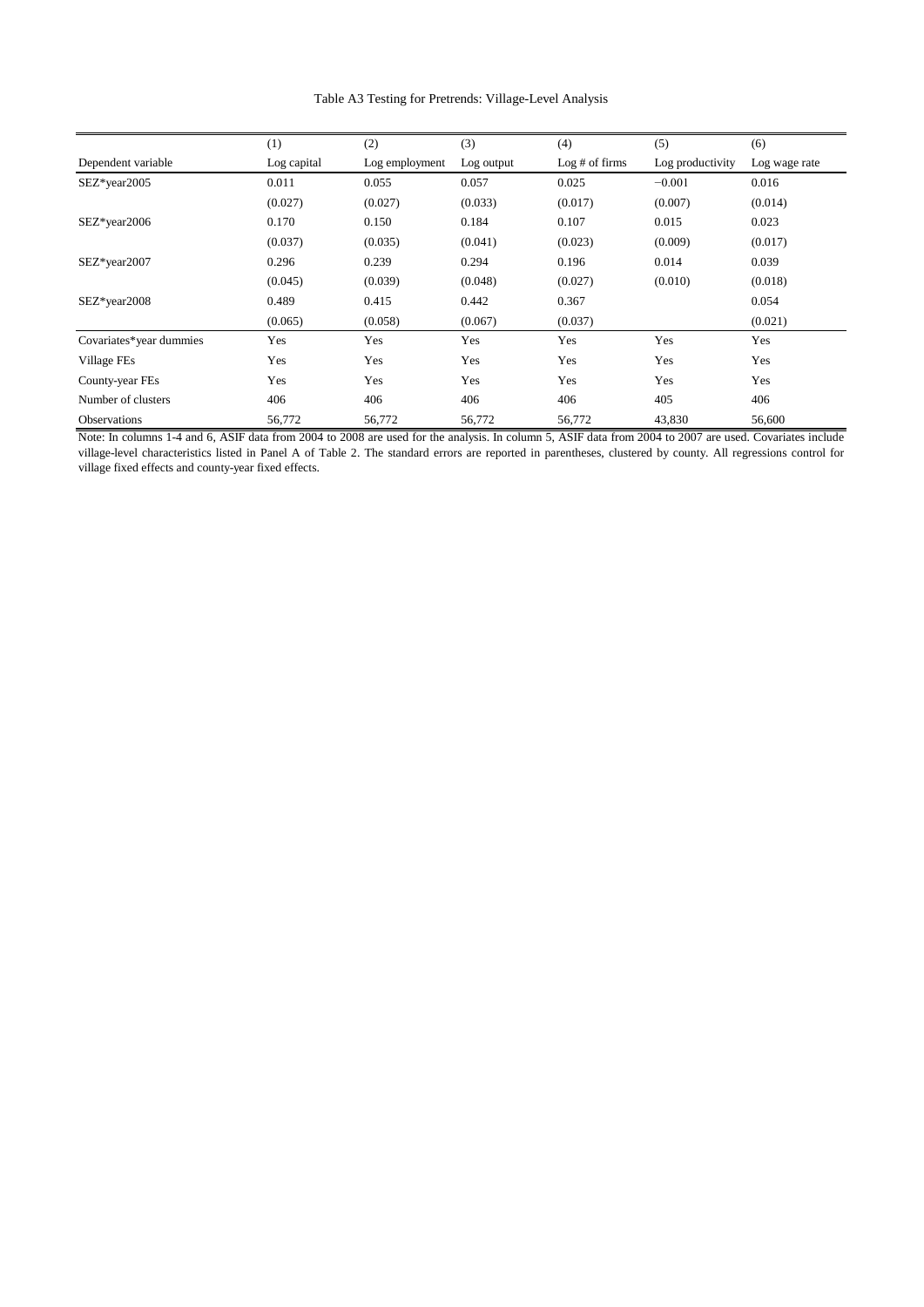|                         | (1)              | (2)              |
|-------------------------|------------------|------------------|
| Dependent variable      | Log house prices | Log house prices |
| $SEZ*post2006$          | 0.015            | 0.024            |
|                         | (0.026)          | (0.026)          |
| City FEs                | Yes              | Yes              |
| <b>Year FEs</b>         | Yes              | Yes              |
| Covariates*year dummies | N <sub>0</sub>   | Yes              |
| Number of clusters      | 284              | 284              |
| <b>Observations</b>     | 1,362            | 1,362            |

#### Table A4 The SEZ Effects on Housing Prices

Note: All observations are at the city-year level. The dependent variable is the natural log of the housing prices. If a city has any county under its administration granted with SEZs, the treatment indicator equals one since 2006. Covariates include average county-level characteristics (as listed in Panel B of Table 2) for those under a city. The standard errors are reported in parentheses, clustered by city. All regressions control for city and year fixed effects.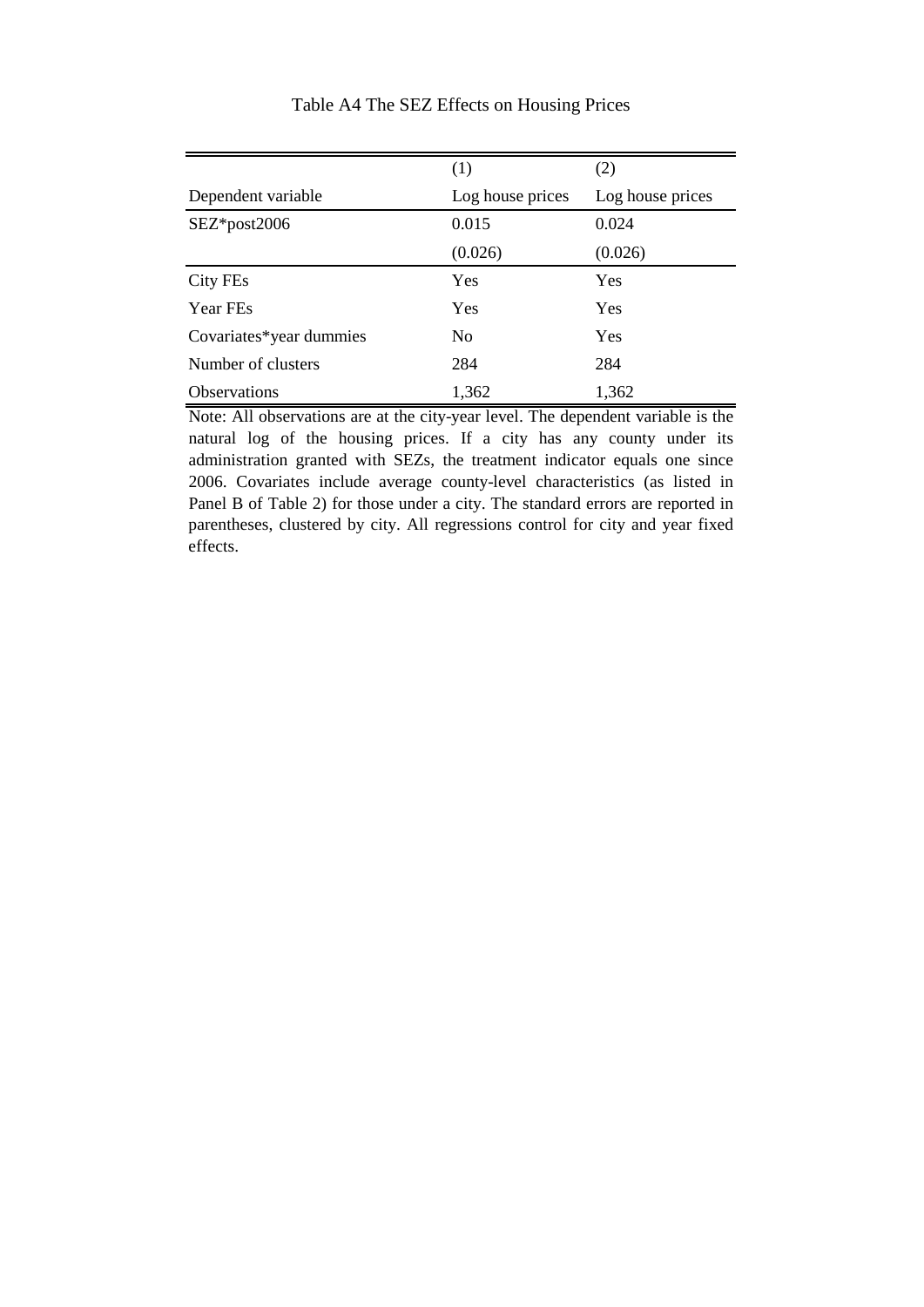|                                       | (1)         | (2)            | (3)        | (4)            | (5)              | (6)           |  |
|---------------------------------------|-------------|----------------|------------|----------------|------------------|---------------|--|
| Dependent variable:                   | Log capital | Log employment | Log output | Log # of firms | Log productivity | Log wage rate |  |
| Panel A. Capital-Intensive Industries |             |                |            |                |                  |               |  |
| $SEZ*post2006$                        | 0.604       | 0.375          | 0.547      | 0.296          | 0.013            | 0.027         |  |
|                                       | (0.044)     | (0.036)        | (0.053)    | (0.027)        | (0.009)          | (0.016)       |  |
| Number of clusters                    | 549         | 549            | 549        | 549            | 398              | 400           |  |
| <b>Observations</b>                   | 58,784      | 58,784         | 58,784     | 58,784         | 23,421           | 31,274        |  |
| Panel B. Labor-Intensive Industries   |             |                |            |                |                  |               |  |
| $SEZ*post2006$                        | 0.498       | 0.308          | 0.438      | 0.272          | 0.003            | 0.025         |  |
|                                       | (0.035)     | (0.027)        | (0.035)    | (0.022)        | (0.009)          | (0.016)       |  |
| Number of clusters                    | 560         | 560            | 560        | 560            | 392              | 395           |  |
| <b>Observations</b>                   | 98,540      | 98,540         | 98,540     | 98,540         | 30,615           | 39,696        |  |

### Table A5 Heterogeneous Effects by Industrial Capital-Labor Ratio

Note: All observations are at the village-year level. In columns 1-4, Census data 2004 and 2008 are used for analysis. In column 5, ASIF data from 2004 to 2007 are used. In column 6, ASIF data from 2004 to 2008 are used. Capital and labor intensity are defined at the 4-digit level based on a capital-labor ratio above or below the median value in 2004. Standard errors are in parentheses. The standard errors are clustered at the county level.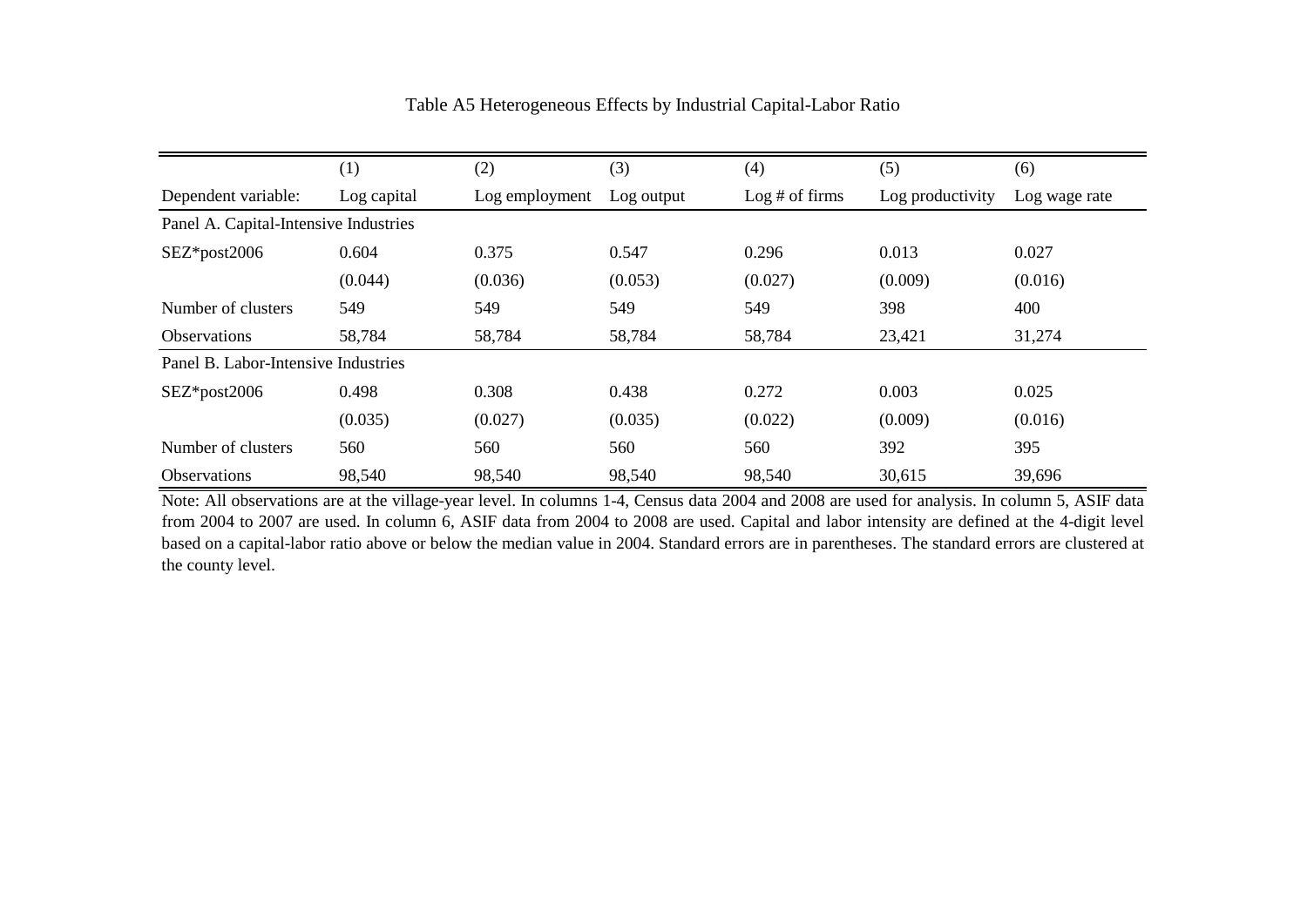|                                                | (1)         | (2)            | (3)        | (4)            | (5)              | (6)           |  |
|------------------------------------------------|-------------|----------------|------------|----------------|------------------|---------------|--|
| Dependent variable:                            | Log capital | Log employment | Log output | Log # of firms | Log productivity | Log wage rate |  |
| Panel A. SEZ Counties with Good Infrastructure |             |                |            |                |                  |               |  |
| $SEZ*post2006$                                 | 0.569       | 0.350          | 0.491      | 0.271          | 0.009            | 0.037         |  |
|                                                | (0.044)     | (0.037)        | (0.049)    | (0.029)        | (0.009)          | (0.017)       |  |
| Number of clusters                             | 292         | 292            | 292        | 292            | 165              | 165           |  |
| <b>Observations</b>                            | 78,698      | 78,698         | 78,698     | 78,698         | 25,206           | 32,382        |  |
| Panel B. SEZ Counties with Poor Infrastructure |             |                |            |                |                  |               |  |
| SEZ*post2006                                   | 0.614       | 0.347          | 0.502      | 0.339          | 0.025            | 0.016         |  |
|                                                | (0.053)     | (0.041)        | (0.056)    | (0.034)        | (0.012)          | (0.019)       |  |
| Number of clusters                             | 288         | 288            | 288        | 288            | 240              | 241           |  |
| <b>Observations</b>                            | 41,200      | 41,200         | 41,200     | 41,200         | 18,624           | 24,218        |  |

Table A6 Heterogeneous Effects by Infrastructure

Note: All observations are at the village-year level. In columns 1-4, Census data 2004 and 2008 are used for analysis. In column 5, ASIF data from 2004 to 2007 are used. In column 6, ASIF data from 2004 to 2008 are used. SEZ counties with good (poor) infrastructure index are those with infrastructure indices above (below) the median in 2004: a larger index indicates better infrastructure. Standard errors are in parentheses. The standard errors are clustered at the county level.